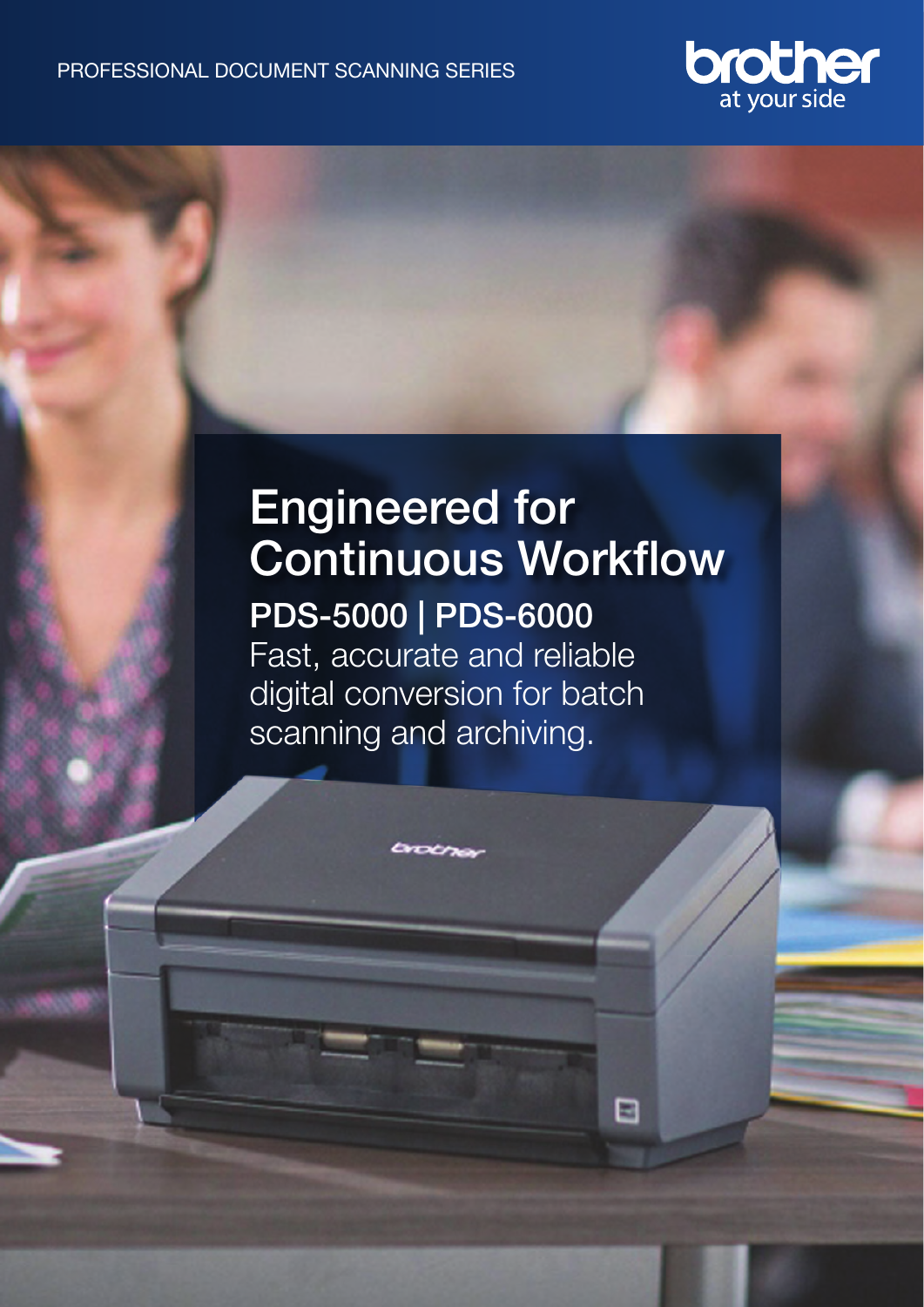

## THE NEW PROFESSIONAL DOCUMENT SCANNER RANGE

Excellent paper handling, advanced image processing and a range of scan-to functions for batch scanning, archiving and everyday digital workflow. Make repetitive scan processes faster and more efficient, saving time and resources.

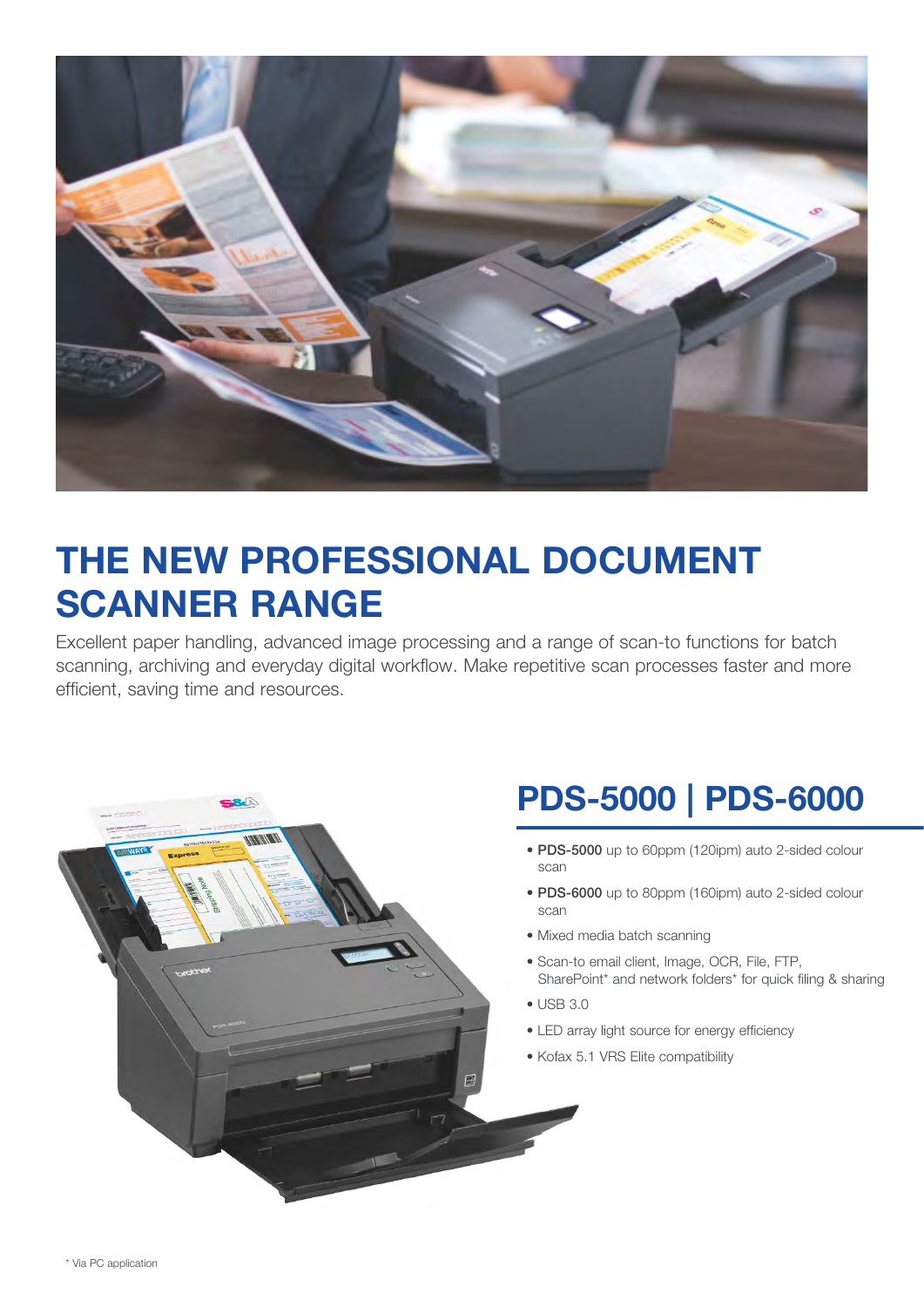# WHY BROTHER?

Brother combines the latest technology with business relevant features - practical, efficient and reliable.

## ADVANCED SCAN FEATURES

### Ultrasonic Multifeed Detection

The Ultrasonic Multifeed Detection system uses sound waves to identify potential misfeeds, reducing the risk of damaged documents and lost data.

#### Advanced Reverse Roller System

The Advanced Reverse Roller is a paper separation system for exceptional paper feed efficiency, helping to prevent loss of content and keep scan flow moving.

## IMAGE PROCESSING



#### Page Clean

punch circles and ink speckles. Features: Binarization, Punch Hole Removal, Edge Fill, De-speckle, Background Processing.

Filter unwanted background marks such as hole



#### Colour Dropout

Remove unwanted singular colours or complete background colour for sharper, easy-to-read text.



#### Colour Detect

Eliminate the need to pre-sort colour and mono documents, saving preparation time.



#### Multi Stream

Save scanned images in three colour formats (full colour, mono, greyscale) for flexible filing and referencing.



#### Blank Page Removal

Blank page scans can be automatically detected and removed, reducing file size when sharing and saving paper when printing.



#### Page Align

Prepare and align scanned images for a professional finish.

## SOFTWARE COMPATIBILITY

#### Kofax 5.1 VRS Elite compatible

Kofax compatibility provides advanced accuracy for OCR; lowering document preparation time and improving scanned image content. Our new scanner range offers compatibility with this advanced technology, ensuring easy integration with one of the leading developers of scanning productivity software and systems.

#### Omnipage SE 18

Powerful OCR software to create searchable and easy-to-retrieve digital documents for storage in document management systems or Cloud storage.

#### TWAIN, ISIS, WIA, ICA, SANE

Standardised drivers for easy integration with solutions and systems.